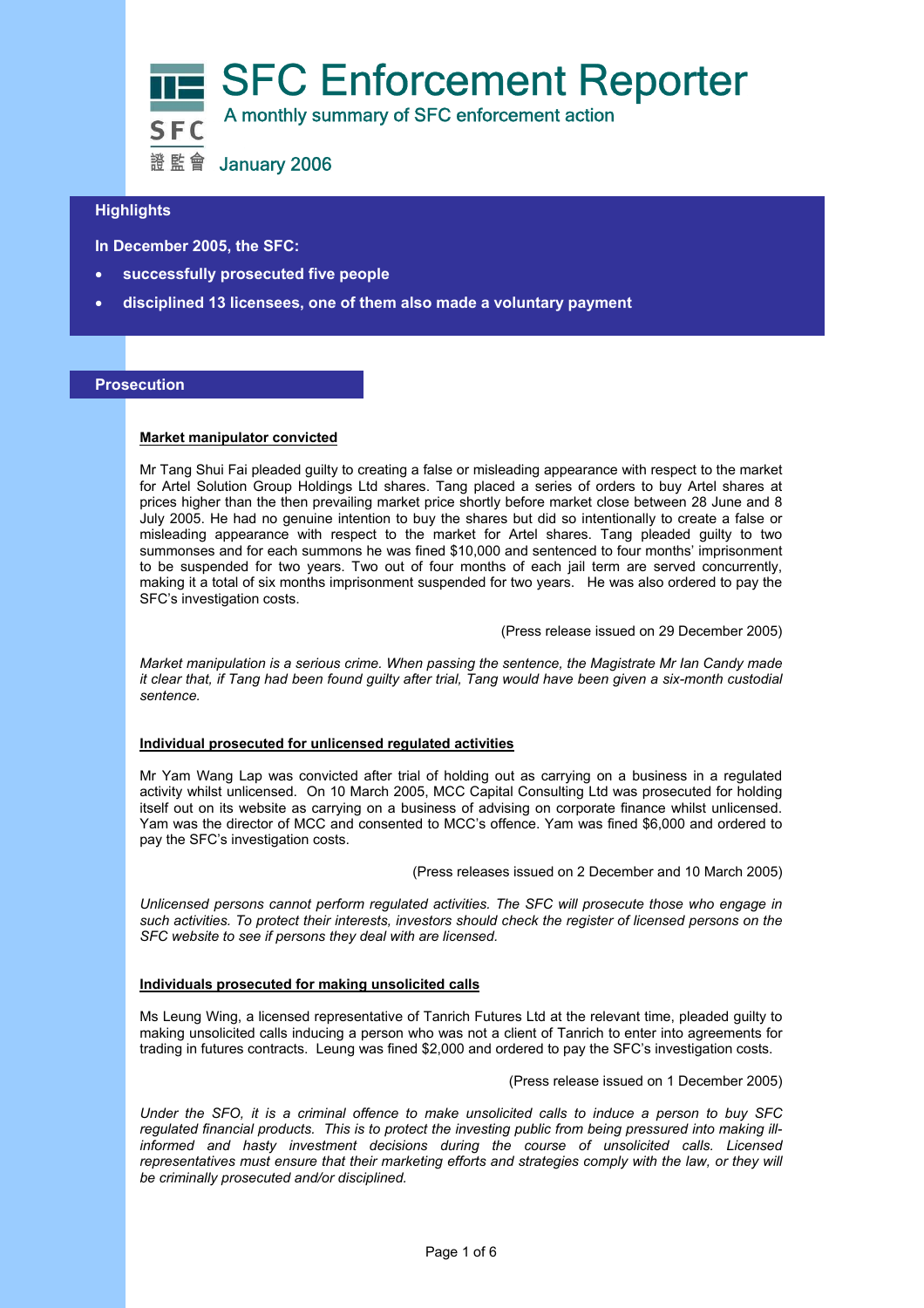

#### **Prosecutions for failure to disclose interests**

Mr Wong Kam Yim pleaded guilty to failing to make timely disclosure to SEHK of his disposal of Yip's Chemical Holdings Ltd shares on 18 January 2005 when he was an executive director of Yip's Chemical. Wong was fined \$3,000 and ordered to pay the SFC's investigation costs.

(Press release issued on 29 December 2005)

Mr Bava Ashraf Akathoottu pleaded guilty to failing to notify SEHK and Unity Investments Holdings Ltd of his acquisitions of Unity shares on three occasions. The acquisitions caused Akathoottu to have a notifiable interest in Unity.

(Press release issued on 22 December 2005)

*Disclosure of interests in listed companies is essential to ensuring market transparency. Failure to do so will attract prosecution*.

## **Discipline**

#### **Firms disciplined for breaches of anti-money laundering guidelines and other breaches**

The SFC reprimanded Hooray Securities Ltd and fined it \$700,000 for breaching the Anti-Money Laundering Guidelines, the Securities and Futures (Financial Resources) Rules and Code of Conduct and for a lack of internal controls.

Between September and November 2001, Hooray acted as the selling broker in a number of non-AMS transactions concerning the shares of various companies. Following the transactions, a large portion of the sale proceeds was transferred by the sellers to the accounts of five parties, including four BVI companies. The flow of funds could not be traced beyond the BVI companies because the funds were subsequently transferred out of Hong Kong. Hooray failed to make any inquiries with the sellers into the reason for the transfers despite the suspicious nature of these transfers. It had no internal policies or procedures in place to ensure compliance with the Anti-Money Laundering Guidelines nor did it appoint an officer to be responsible for disclosure by staff members of suspicious transaction, people or property.

Hooray also failed to maintain the requisite liquid capital on eight days between May 2003 and March 2004 as a result of mistakes in calculating its liquid capital returns. Between July and September 2004, the firm failed to ensure tape recordings were maintained for at least three months, to implement measures to check the account executive's handling of orders by listening to tape recordings and checking order placing records and to prevent discretionary trades without proper written authorisations from clients. As a result, one of its licensed representatives breached the Code of Conduct. Furthermore, between July and August 2003, Hooray had no written guidelines or procedures requiring a written authorisation for orders placed by a third party on behalf of an account holder and it did not check the contents of the calls recorded by the tape recording system to ascertain whether orders had been properly executed.

In considering the penalties, the SFC took into account that the level of fine sufficiently reflected the gravity of the infractions, Hooray co-operated with the SFC in coming to a settlement and changed its management team, and the two previous responsible officers had left the company.

(Press release issued on 14 December 2005)

*The SFC takes a tough view towards failures to implement adequate anti-money laundering measures. Licensed corporations should remain vigilant in guarding against money laundering and establish procedures for identifying clients, maintaining records of transactions, and disclosing and reporting suspicious transactions to the appropriate law enforcement authorities. The SFC treats any breaches of Anti-Money Laundering Guidelines seriously.*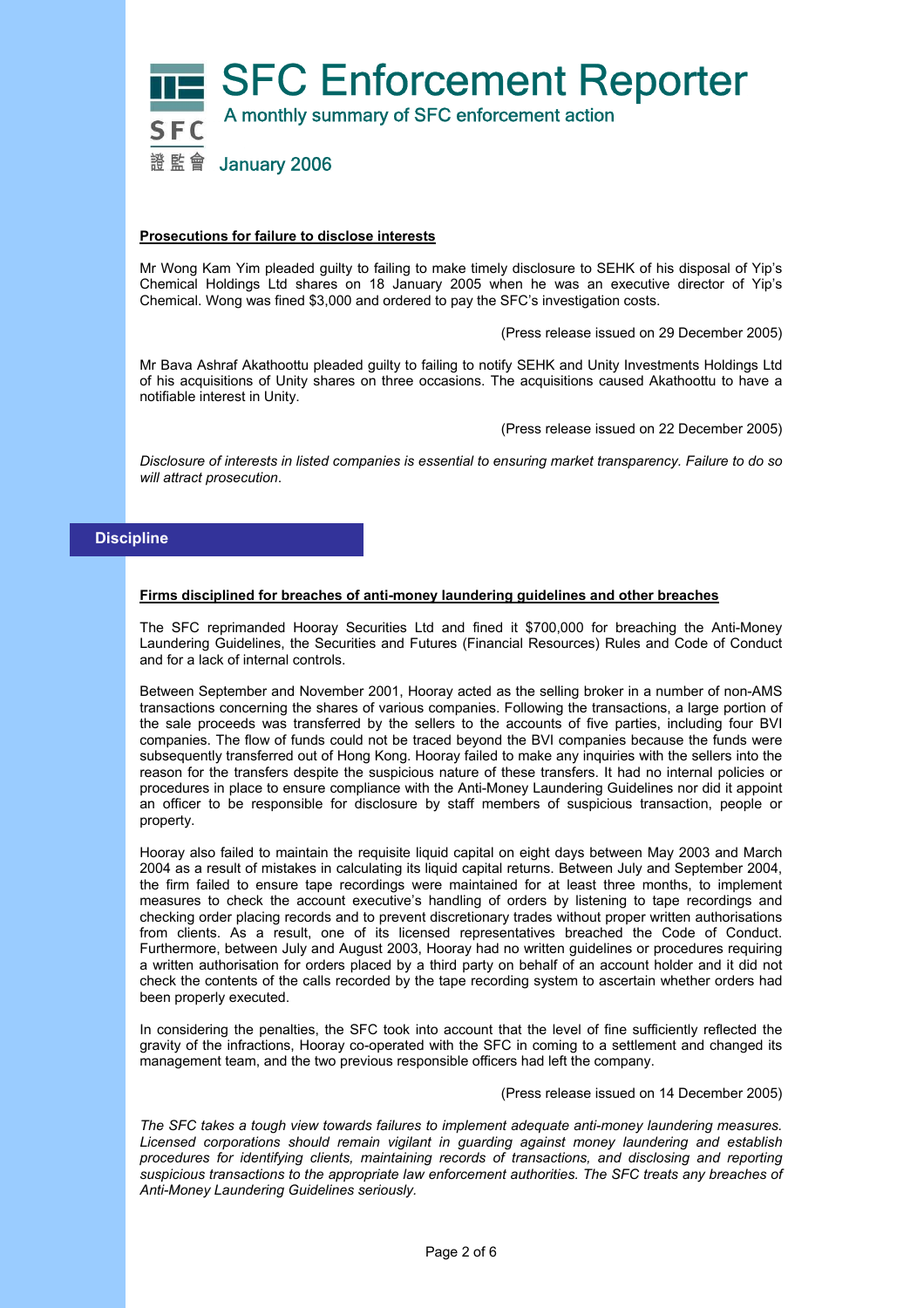

## **Reprimand and fine for internal control failings**

Shenyin Wanguo Securities (HK) Ltd was reprimanded and fined \$353,000 for failing to detect and prevent the misconduct of an account executive, to safeguard client assets, and to establish the true and full identity of an account holder. In 2003, Shenyin Wanguo reported to the SFC on the conduct of one of its account executives, who was suspected of misappropriating client assets in two clients' accounts. The account executive impersonated clients to change the clients' addresses for account statements, conducted unauthorised trading, sold the clients' stocks without their knowledge, and breached the company policy by offering discretionary services. The account executive also appeared to have borrowed the identity of her relative to open an account for her own use. When Shenyin Wanguo found that there had been no tape-recorded client instructions for the transactions in the account, it issued a warning letter to the account executive. However, Shenyin Wanguo did not further check the account executive's dealings in other client accounts. The suspected misappropriation was not revealed until the account executive had failed to return to work and a client had lodged complaint about his account balance with the company. The disciplinary outcome was the result of a settlement between Shenyin Wanguo and the SFC. In considering the settlement, the SFC took into account that Shenyin Wanguo engaged independent accountants to review its internal controls and took remedial measures including compensating the affected clients; it co-operated with the SFC in settling the disciplinary action; its previous disciplinary record and its size of operation and financial resources.

(Press release issued on 21 December 2005)

The SFC reprimanded Luen Fat Securities Company Ltd and its responsible officer, Ms Wong Shue Yung Teresa, and fined them \$150,000 and \$30,000 respectively. Luen Fat re-pledged securities of certain margin clients to banks without valid standing authority from clients, transferred interest accrued from client money to its own account without client consent, and failed to keep adequate audit trails of client orders. The staff dealing transactions and discretionary accounts were also not adequately monitored. Wong was the responsible officer at the relevant time and bore responsibility for the above failings. The disciplinary outcome was the result of a settlement between Luen Fat, Wong and the SFC. In deciding the penalties, the SFC took into account that some of the failings were repeated breaches which was considered as an aggravating factor, the management who were responsible in 2000 had left Luen Fat, Luen Fat took remedial action and strengthened its internal control system, no loss or damage to clients was identified, Luen Fat co-operated with the SFC and it had been previously disciplined by the SFC.

#### *(Press release issued on 12 December 2005)*

*Licensed corporations should ensure that proper internal control systems are in place and that there is close monitoring and supervision of staff to avoid fraudulent activities. The SFC takes a serious view about internal control inadequacies and will consider fining licensed corporations and their management when necessary.* 

## **Reprimand and suspension for internal control failings and misleading the SFC**

The SFC reprimanded Soen Tak Securities Company Ltd and suspended its former responsible officer, Mr Chan Chun Shing, for eight months following an SFC inquiry into suspected misappropriation of client assets by a former representative of Soen Tak. The former representative was able to conduct unauthorised trading activities in his clients' accounts because there were deficiencies in procedures for authenticating changes of client information, and for monitoring client trading. Even if there was an outstanding balance in the cash clients' accounts, Soen Tak allowed the clients to carry on trading on the condition that the representatives of those clients agreed to pay interest on the outstanding balance. Chan reported the improper conduct of the representative to the SFC in October 2002. However, Chan later withdrew his report and provided misleading information to the SFC with a view to dissuading the SFC from initiating an investigation into the matter after the representative agreed to repay the losses he had caused Soen Tak. The disciplinary outcome was the result of a settlement between Soen Tak, Chan and the SFC. In considering the penalties, the SFC took into account Soen Tak's and Chan's agreement to resolve the disciplinary action by settlement.

(Press release issued on 21 December 2005)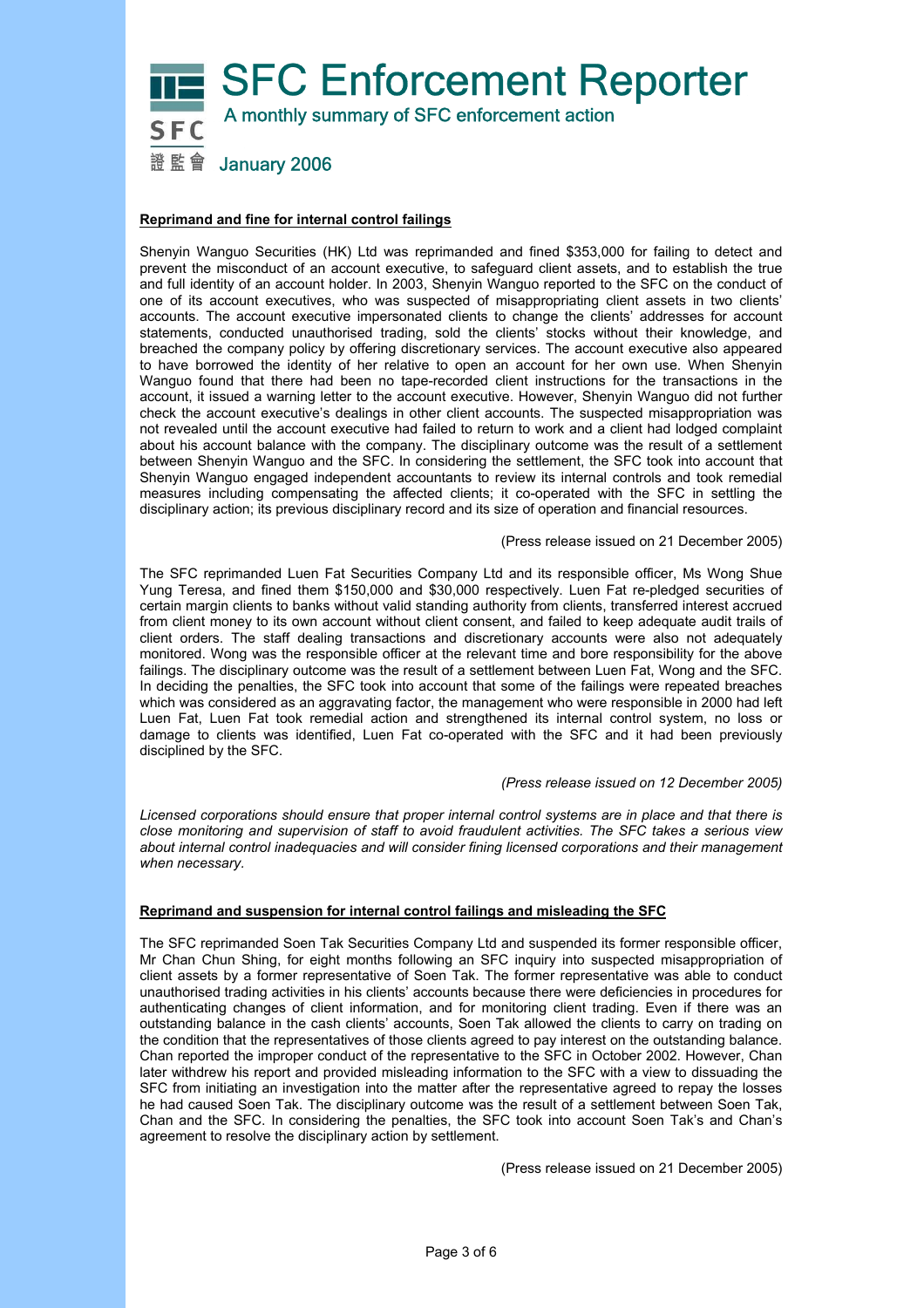

*Licensed corporations are expected to report any material breaches of or non-compliance with any regulatory requirements whether by themselves or their staff to the SFC immediately so that the SFC can respond swiftly. Chan's conduct is unacceptable and cast serious doubt on his integrity.* 

## **Failures to inquire into suspicious trades and to know your client result in suspension**

The SFC suspended Mr Lo Tai Wah, a responsible officer of Young Champion Securities Ltd, for six months following an investigation into suspected market manipulation of three warrants during the period from October 2001 to July 2002. Lo found it strange and unreasonable that a corporate client had acquired the warrants at prices higher than those of their underlying stocks but he failed to draw the attention of this client to the irrational pricing and continued to take orders from this client. Furthermore, Lo failed to take steps to verify the identity of the person who placed the orders for the client.

(Press release issued on 7 December 2005)

*Licensees must not accept suspicious orders from their clients unless they are reasonably satisfied with the propriety of the orders. It is imperative that licensees establish the identity of their clients. If the client is a corporate entity, licensees should establish whether the persons giving instructions on behalf of the client have been authorised to do so by the client before acting on their instructions.* 

## **Responsible officer disciplined for supervisory failings**

As a result of a settlement, the SFC reprimanded Mr Yuen Kwok Wai, a former dealing director of Dashin Securities Ltd. Yuen also agreed to make voluntary payment of \$60,000 to the SFC. A client of Dashin, whilst not registered with the SFC, placed orders for another client with Dashin's dealing room in return for commission remuneration. A Dashin account executive had facilitated such unregistered activities. Yuen was responsible for the dealing room at the relevant time and was informed of the unregistered activities. He warned Dashin's dealing staff not to accept such orders but failed to follow up the matter to ensure that the dealing staff did not receive the orders from the first client and that the unregistered dealing ceased. He also failed to report the client's unregistered dealing to the SFC as required under the Code of Conduct. The SFC took into account Yuen's co-operation in settling the SFC's disciplinary action when deciding the penalty.

#### (Press release issued on 20 December 2005)

*This case demonstrates that lax supervision facilitates staff misconduct. It is incumbent on the management to ensure that staff are properly supervised. Licensees must report material noncompliance with applicable regulations to the SFC. Unreasonable failure by responsible officers to discharge this primary responsibility will result in disciplinary sanction.* 

#### **Licensees suspended for dealing via another firm's floor terminal**

The SFC suspended Mr Ting Chung Man for two months and Mr Or Kam Kai and Mr Lam Shing Wan for one month for breaching the Code of Conduct. Ting is a floor trader of Orient Securities Ltd, and Or and Lam are floor traders of Man Hon Yeung Securities Ltd. Between November and December 2004, Ting, Or and Lam conducted joint trading through Ting's accounts at Orient. They concealed their trading activities from their employers, in breach of the Code of Conduct and their respective employers' staff dealing policies. Ting also allowed Or and Lam to input their orders directly into Orient's trading terminal on the trading floor of the SEHK without authority. The suspensions are the result of a settlement between Ting, Or, Lam and the SFC.

#### (Press release issued on 15 December 2005)

*All licensed representatives must strictly comply with the Code of Conduct. Licensees must not conceal trading activities from their employers as it deprived the employers of the opportunity to exercise compliance control over these activities. Also, licensees should not operate trading terminals of another firm. It disturbs the orderly operation of the trading floor of the Stock Exchange and subjects the firm to unnecessary financial and regulatory risks.*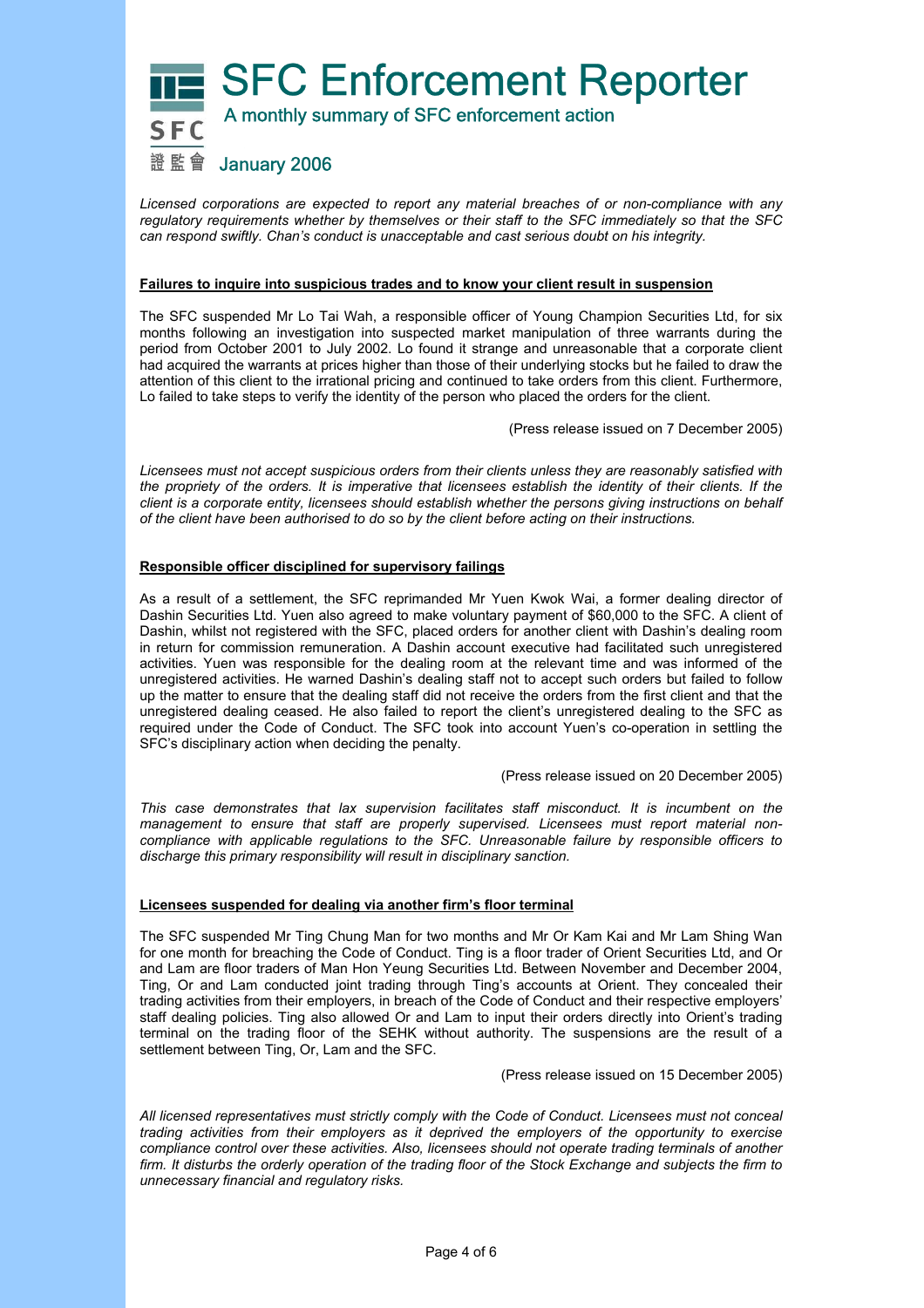**SFC Enforcement Reporter** A monthly summary of SFC enforcement action



# 證監會 January 2006

## **Firm reprimanded for failing to supervise investment advice**

TMT Financial Services Ltd was reprimanded for supervisory failures following an SFC investigation into a complaint by a couple who had intended to retire and had followed the recommendation of TMT's representatives to gear up four times their investment in a with-profit fund. They ended up losing more than their entire investment because of the interest charges and exit penalties imposed. TMT's representatives failed to consider the suitability of the gearing strategy in light of the investors' investment objective, risk profile and financial circumstances before advising on geared investment. TMT did not supervise its representatives adequately to ensure that the recommendations given to its clients were reasonable and was responsible for their failures. TMT also failed to provide the investors with a balanced explanation of the advantages and disadvantages of gearing an investment. The assumed rate of return used to justify the cost of borrowing for the gearing was also unreasonably high given the nature of the fund was low risk.

#### *(Press release issued on 12 December 2005)*

*Investment advisers should ensure that their investment recommendations are reasonably suitable for their clients. In considering the suitability of investment, an investment adviser should take into account an investor's investment objective, risk profile, financial circumstances and whether the investment recommended is in the interest of the investor. Licensed corporations have a duty to supervise their staff to reasonably ensure that investment strategies suggested are suitable for their clients.* 

*The SFC regards gearing as a high risk investment strategy, even when coupled with an otherwise low risk product. Investment advisers must ensure clients' risk tolerance and ability to bear possible losses arising from gearing. Firms that promote gearing as low or no risk or put the extra commission arising from gearing before client interest can expect harsh punishment.* 

## **Licensee reprimanded for trading malpractices and inadequate audit trail of orders**

The SFC reprimanded Mr Wong Kwong Sing, a licensed representative of Onshine Securities Ltd, for trading malpractices and failure to maintain an adequate audit trail of orders. In November 2003, Wong input numerous bid and ask orders, each for one million PICC Property and Casualty Co Ltd shares which were cancelled almost immediately during the trading session on the same day. Wong said that he was "testing his luck" because, due to personal reasons, he was suffering from stress and believed that if he were able to cancel the orders before they were executed he would be lucky. He admitted that the trades might have misled investors. He also failed to submit order journals printed from his terminal to Onshine and therefore failed to maintain a proper audit trail. The reprimand is the result of a settlement between Wong and the SFC. In deciding the penalty, the SFC took into account that Wong had no intention to manipulate the market, the orders in question did not have any direct impact upon the market price of PICC shares, Wong was suspended from operating a terminal by Onshine, Wong did not get year-end bonus or an increase in salary due to his malpractice, he had no previous disciplinary record and was remorseful, and he co-operated in resolving the disciplinary action by settlement.

#### (Press release issued on 15 December 2005)

*In conducting regulated activities, a licensee should act with due skill, care and diligence, in the best interest of its clients and the integrity of the market. Licensees have to avoid conducting suspicious trades as they may create a false perception of the market and mislead the investing public in relation to the true supply of and demand for the shares in question. The SFC takes a serious view of improper trading. Wong would have been suspended or fined for his recklessness but for the unusual circumstances of his case. The SFC emphasises the unusual nature of Wong's case and that his explanation, unusually in the SFC's experience, seemed to be borne about by the facts. The SFC often receives similar explanations of suspicious trading which often are not supported by the facts and which don't serve as a defence against accusations of market manipulation.*